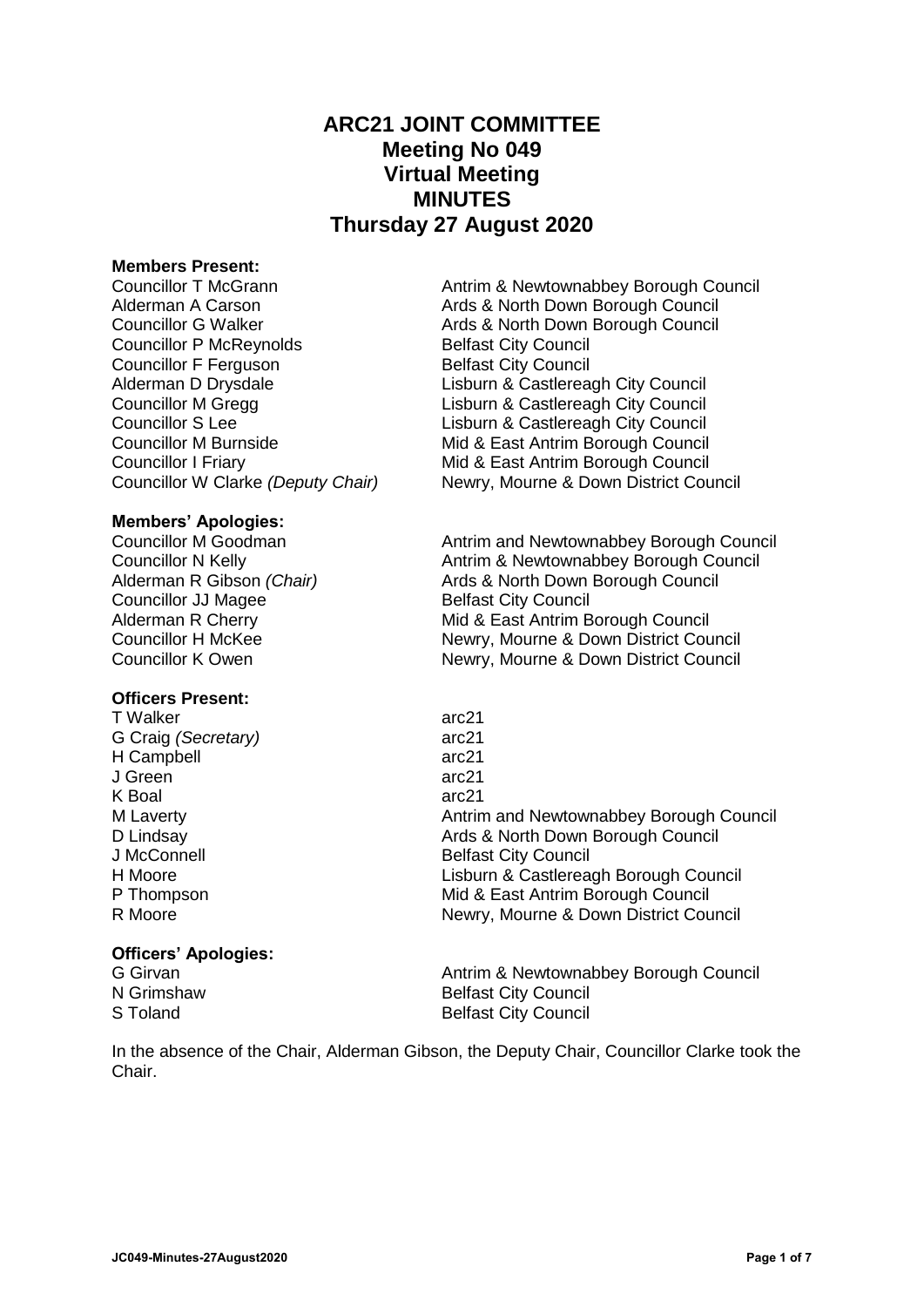## **Item 1 - Conflicts of Interest Statement**

The Chair read out the Conflicts of Interest Statement. There were no conflicts noted. **Action: Noted**

## **Item 2 - Apologies**

Apologies were noted. **Action: Noted**

## **Item 3 - Minutes of Joint Committee Meeting 048 held on 30 July 2020**

The minutes of the Joint Committee meeting 048 held on 30 July 2020 were agreed. **Action: Agreed**

## **Item 4 - Matters Arising**

*Deposit Returns Schemes (DRS) Meeting Group -* Mr Walker advised that this was still ongoing and there had been no change from the last meeting, however it was likely that two consultations would be coming out probably late December or early January and he would keep Members updated on these accordingly.

## **Action: Noted**

*Abbreviations / acronyms in papers –* Mr Walker referred to the Acronyms Guide, which had been originally put together by NILGA and had been included in the Joint Committee papers following a request at last month's meeting.

He enquired if Members felt that this would be satisfactory as there was no plan for NILGA to revisit it at the moment and he proposed that this could be used by Members going forward as a reference guide.

Following discussion Members agreed that this document was very helpful and thanked Mr Walker accordingly.

## **Action: Noted**

The Chair advised Members that the meeting would now go "*in committee*", which was proposed and seconded accordingly.

## **IN COMMITTEE**

Matters of a confidential and commercially sensitive nature were discussed under these agenda items.

Following discussion on the commercially sensitive matters, the Chair advised Members that the meeting would now return to the main agenda but whilst "*in committee*" there were five matters discussed as follows:

**Item 5 - Minutes of Joint Committee Meeting 048 held on 30 July 2020 'in committee' Action: Agreed**

| <b>Item 6 - Matters Arising</b>             | <b>Action: Noted</b> |  |
|---------------------------------------------|----------------------|--|
| Item 7.1 - Residual Waste Treatment Project | <b>Action: Noted</b> |  |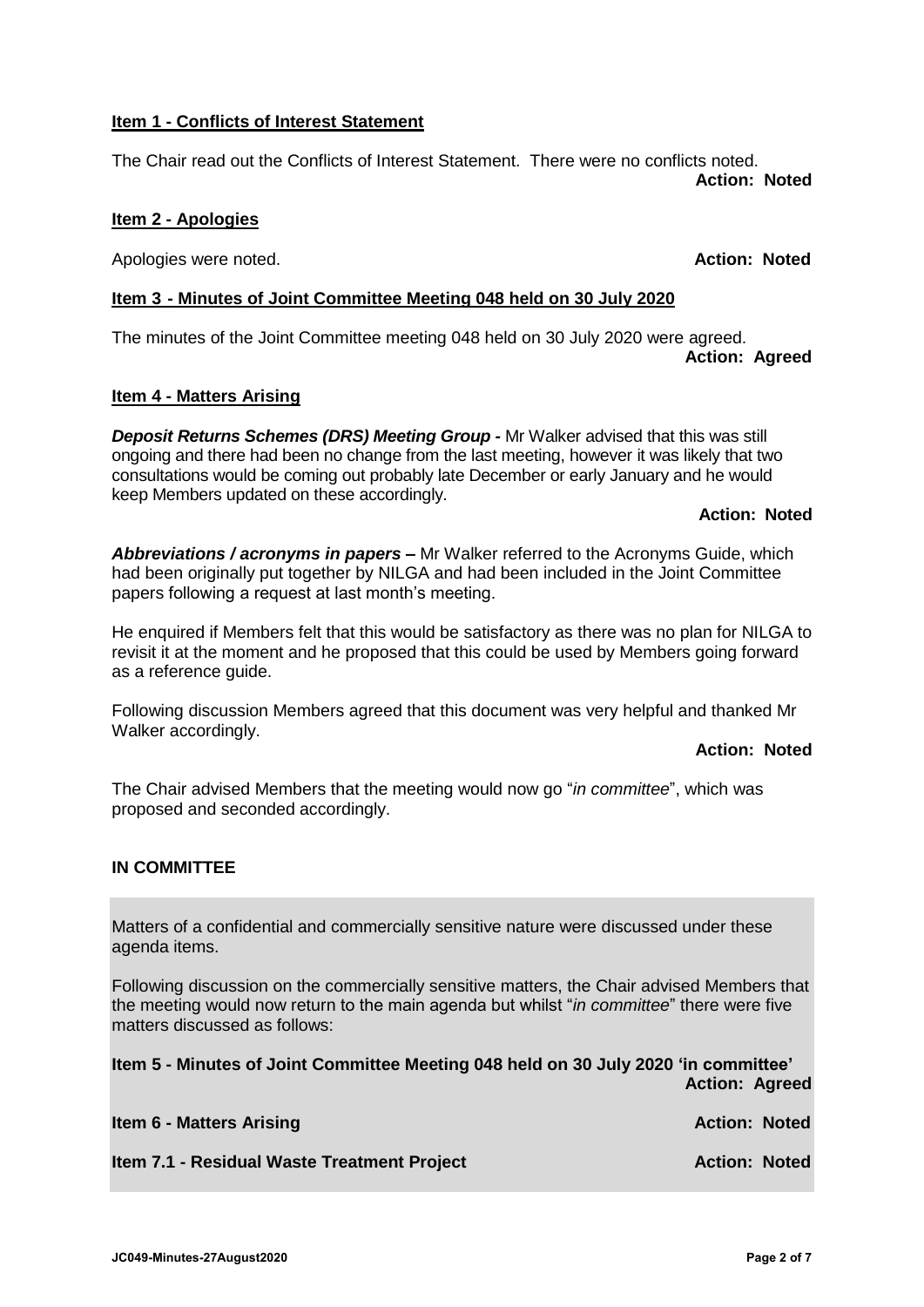#### **Item 7.2 - Noarc21 presentation & site visits Action: Noted** Action: Noted

### **Item 8 - Commercially Sensitive Procurement and Contracts Issues Action: Agreed**

#### **OUT OF COMMITTEE**

The Chair advised Members that the meeting would now return to the main agenda, which was agreed.

#### **Item 9 - Contracts and Operations Briefing Report**

Ms Boal presented a report to advise the Joint Committee on the prevailing monthly situation pertinent to the operational performance of the service and supply contracts.

An extract from the report, highlighting the key issues discussed, is replicated below:

*arc21 continues to manage and monitor the impact of COVID-19 on its contracts.* 

*Operationally the contracts continue to perform effectively and the frequency of any changes has significantly reduced.*

*The new contracts for Municipal Waste Disposal became live on 1 August.*

*In terms of NILAS the department has issued the draft reconciliation for the 2019/20 year. All of the arc21 councils individually came within their allocated allowances.*

Following discussion the Joint Committee agreed to note the report.

## **Action: Noted**

#### **Item 10 - Annual Review of Waste Statistics 2019/20**

Ms Boal presented a report on the indicative position in respect of key waste statistics covering the 2019/20 year.

The information was presented in graphical form for illustrative purposes.

Following discussion the Joint Committee agreed to note the report.

#### **Action: Noted**

#### **Item 11 - Council Covid-19 Waste Management Financial Losses**

Mr Craig presented a report to update the Joint Committee on the Waste Management Financial support sought from Government in regards to the losses being incurred by Councils arising from the Covid-19 emergency.

An extract from the report, highlighting the key issues discussed, is replicated below:

*To date two bids totalling £10m have been submitted by the 11 Councils to DAERA covering the estimated losses on waste management activities arising from the Covid-19 emergency, £5.7m for the March to June period and £4.3m for the July to September period.*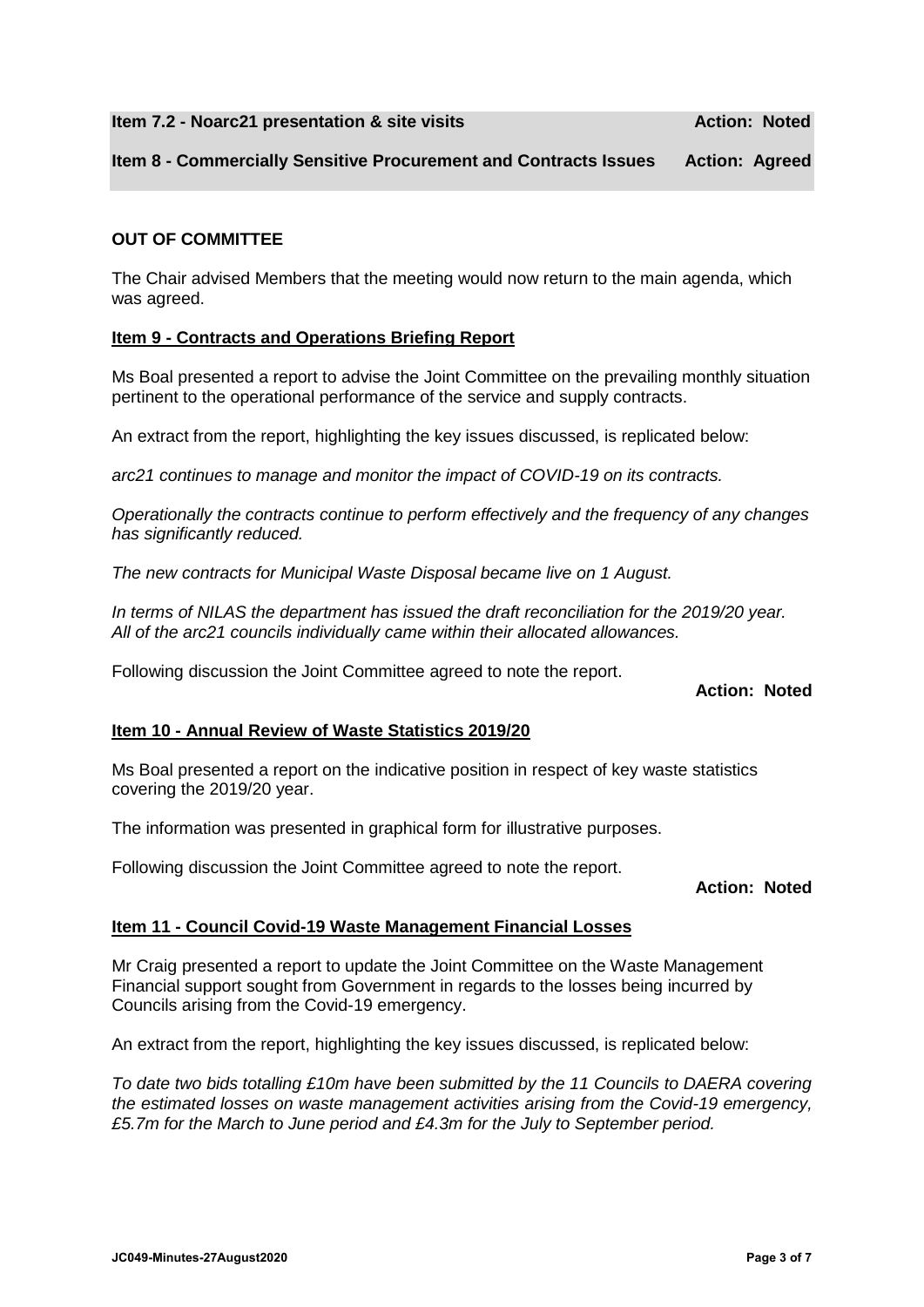*In terms of the first bid, the Executive awarded £3.8M to DAERA to allocate to Councils and DAERA originally provided a further £0.9M. However, the DAERA Minister then reversed the decision and withdrew the £0.9m.*

*DAERA have introduced a formal and bureaucratic administrative process for Councils to claim the financial support and to date none of the £3.8m awarded by the Executive has been allocated by the Department, although a payment on account of 70% is expected to be paid when the claim process gets underway.* 

*DAERA submitted the second bid to the Department of Finance (DoF) but this was not approved leaving Councils, already in a financial crisis, to fund the remaining £7.2m.*

*Following the allocation of the initial support by the Executive Councils were encouraged to present bids for the remainder of the year, taking into account the fact that Covid-19 losses are expected to continue to be incurred and Treasury had provided further financial support to the devolved administrations.* 

*Councils asked DAERA to submit a bid to the Executive for a further £10m for the period October to March but with the second bid not being accepted by DoF, this bid was not presented by DAERA, leaving the Councils in an even worse financial position and having to make critical decisions without the funding support being available to cover the extra costs.* 

*Treasury provided the Executive with an additional £600m as part of its financial support to the four devolved administrations but it is understood that DoF prioritised the funding to Health, Education and the Third/Voluntary Sector.*

*This is very disappointing news for Local Government in terms of waste management as well as other services provided by Councils which have now been forced into a deeper financial crisis as a consequence of the Covid-19 emergency and lack of Government support.*

*DAERA have indicated that there may be the potential for additional funding through the quarterly Expenditure Monitoring Rounds and regular engagement with the Department will continue in order to maximise the level of funding support available.*

Following discussion the Joint Committee agreed to note the report.

Members suggested that consideration be given to writing to the Minister to express the concerns of the Joint Committee regarding the funding support needed by Councils.

#### **Action: Noted**

#### **Item 12 - Statement of Accounts for the Year to March 2020**

Mr Craig presented the Joint Committee with an update on the arc21 Draft Statement of Accounts for the year to March 2020, for information.

Extracts from the accounts were presented and the financial highlights were discussed and are replicated as follows:

*Income at £29.5m is broadly in line with prior year's income of £29.6m.* 

*The General Reserves increased by £237k from £1,255k to £1,492k, with approximately 50% of the reserves earmarked for the Residual Waste Treatment Project and the development of the Waste Management Plan, placing the organisation in a strong position to meet the challenges ahead.*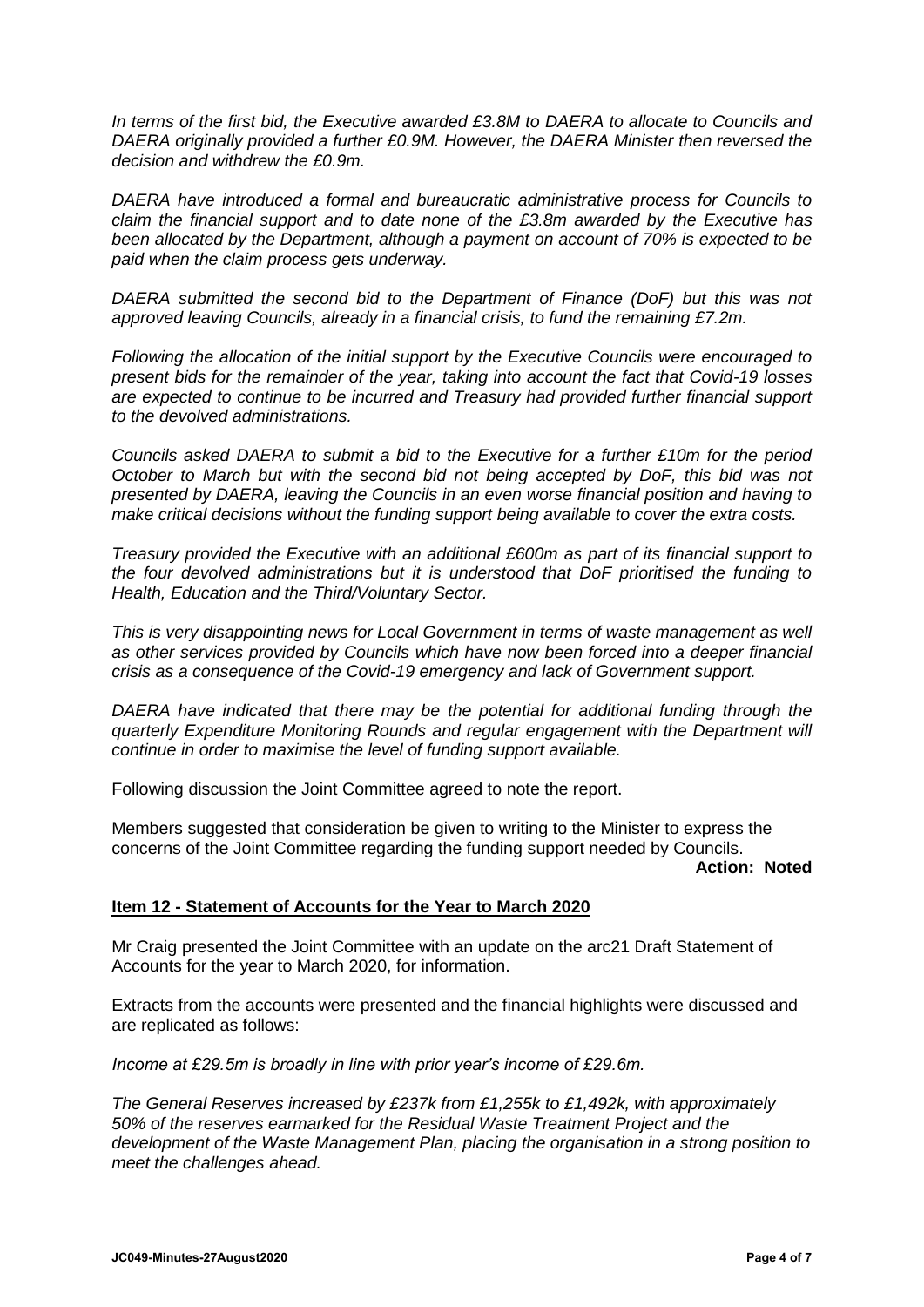*The pension scheme remains in a deficit position increasing by £567k to £1,072k (from £505k) following the triennial review of the pension scheme by NILGOSC.*

*At 31 March 2020 the Joint Committee held cash balances of £3.2m compared to £2.6m at 31 March 2019 providing sufficient working capital to meet the monthly contractual obligations of the organisation, which are circa £3m per month.* 

Mr Craig reported that the final accounts are expected to be certified by the Local Government Auditor in December and then presented to the Joint Committee in January 2021.

Following discussion the Joint Committee agreed to note the report.

**Action: Noted**

#### **Item 13 - Corporate Plan 2020-24**

Mr Walker presented a report to provide the Joint Committee with a copy of the final Corporate Plan 2020-2024 for their consideration and approval.

Following discussion the Joint Committee agreed to note the report and approve the Plan. **Action: Agreed**

#### **Item 14 - Human Resources Issues**

Mr Craig presented a report on two Human Resources issues and these are noted as follows:

#### Organisation Resilience Review

At the 30 May 2019 Joint Committee meeting, Members agreed, following changes to the organisation structure, to endorse an external review of the resilience of the organisation.

Subsequently, using the Local Government Staff Commission Consultancy Framework, a procurement competition was undertaken and HeadsTogether Consulting Limited was awarded the contract on 2 August 2019.

The resilience review was initially delayed due to the imminent retirement of the former Acting Chief Executive and the commencement of the new Acting Chief Executive on 1 October 2019.

In parallel, developments were underway with the councils' strategic review of the delivery of waste management services on an NI-wide basis which may have implications for arc21 and then there was COVID 19 which led to a reprioritisation of our services for several months.

It is now deemed appropriate not to undertake this work and to await the final outcome of the councils' strategic review to enable the Joint Committee to assess the implications for arc21 including undertaking an organisational review, if appropriate, at that stage.

It was recommended that the Joint Committee approves the approach adopted by the Acting Chief Executive not to undertake the organisation resilience review at this time but to await the outcome of the Councils' strategic review of the delivery of waste management services and re-assess the position at that stage.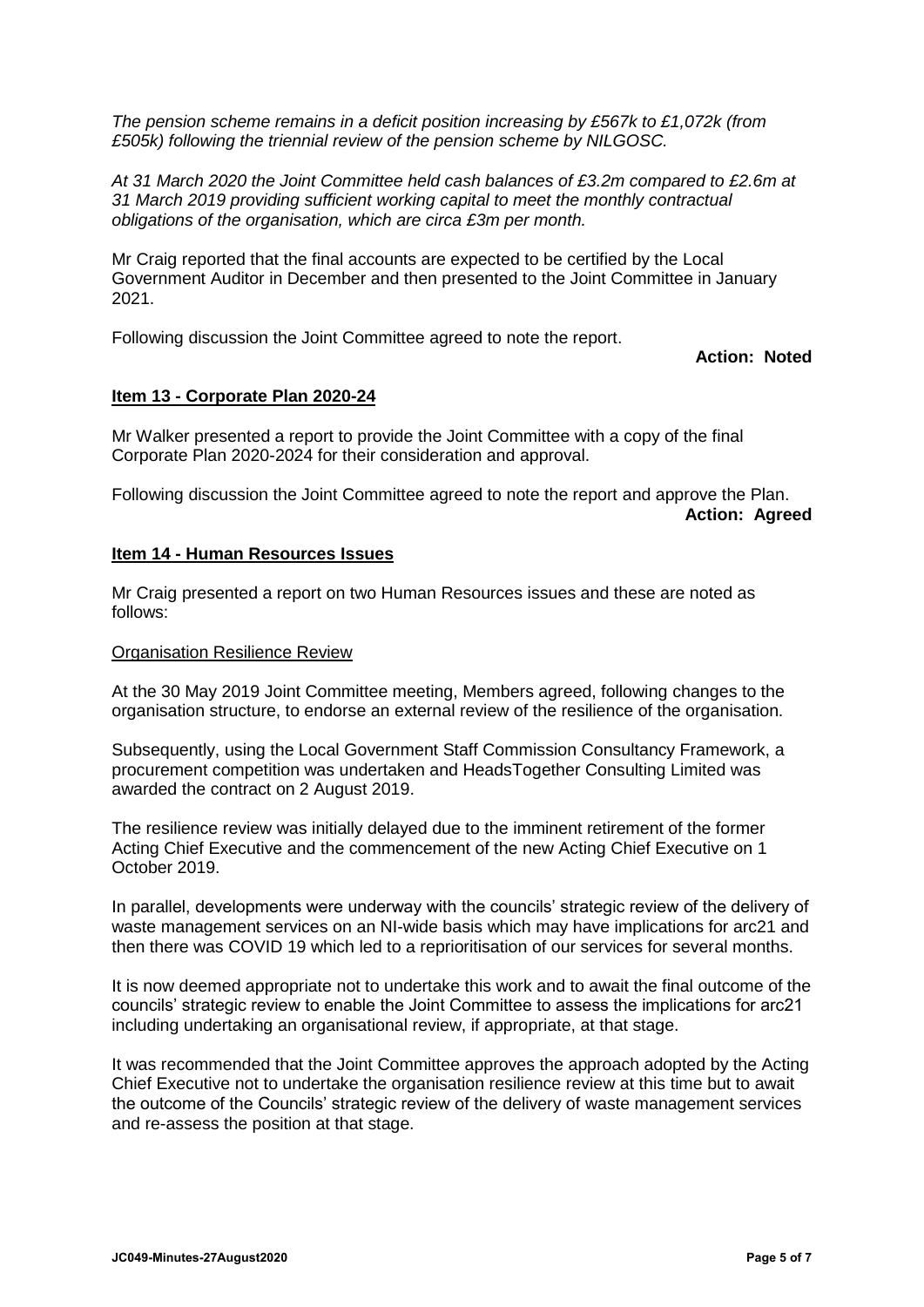### Human Resources Policies Review

One of our Corporate Strategic Objectives, as set out in the new Corporate Plan approved by the Joint Committee in March 2020, involves implementing a Human Resources strategy.

In order to deliver this strategic objective, the HR Policies were refreshed to ensure that they were fit for purpose and the refresh supports our ability to implement the new Corporate Plan.

HeadsTogether Consulting Limited undertook the review which involved updating/replacing existing policies, as well as introducing new polices. The review was completed in June.

It has been noted however that the decision to commission the work was not recorded in the list of decisions presented to the Joint Committee at its meeting on 30 July 2020.

The Joint Committee was asked to provide retrospective approval for the work that was undertaken to refresh and update the suite of HR Policies.

The Joint Committee was also asked to approve that the record of decisions, made under the Delegated Authority of the Acting Chief Executive, be updated to take this decision into account.

Following discussion the Joint Committee agreed to approve the recommendations.

#### **Action: Agreed**

#### **Item 15.1 - Code of Conduct for Local Government Employees - Consultation**

Mr Craig presented a report to inform the Joint Committee of changes proposed to be made by the Local Government Staff Commission to the Code of Conduct for Local Government Employees and a copy of the proposed arc21 response, as a consultee, was presented for consideration and any final comments prior to submission.

Following discussion the Joint Committee agreed to approve the draft response for submission by the deadline of 30 September 2020.

#### **Action: Agreed**

#### **Item 15.2 - UK Internal Market White Paper - Consultation**

Mr Walker presented a report to provide the Joint Committee with a copy of the arc21 response to the consultation on the UK Internal Market White Paper.

He reported that the Secretary of State for Business, Energy and Industrial Strategy (BEIS), the Right Honourable Alok Sharma MP, published a White Paper on the UK Internal Market on 16 July 2020 and issued the documents for consultation, with a deadline of 13 August 2020.

The consultation sought the views of a wide range of organisations on the policy options through proposals to enshrine in law two principles to protect, post transition, the flow of goods and services in the UK's Internal Market: the principle of mutual recognition, and the principle of non- discrimination.

Members were presented with the arc21 response which was submitted by the deadline and it was recommended that the Joint Committee consider the response and provide retrospective approval.